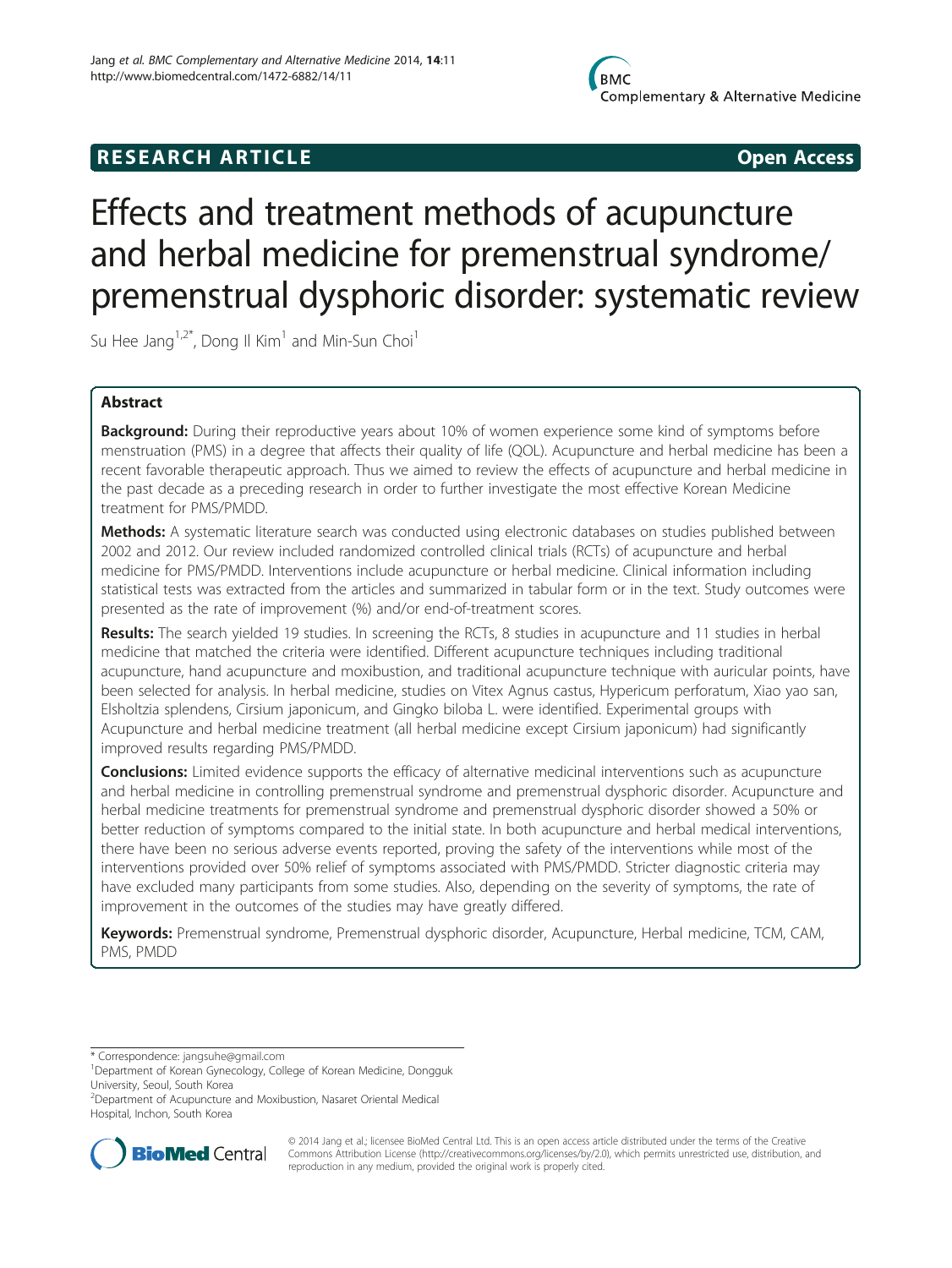## Background

Premenstrual syndrome (PMS) is a psychological, behavioral, and physical symptom that occurs during the late luteal phase of the menstrual cycle and disappears by the onset of menstruation [\[1](#page-11-0)]. As much as 25% of menstruating women report moderate-to-severe premenstrual symptoms. Approximately 5% report severe symptoms [[2\]](#page-11-0).

In a telephone survey done in the U.S., 80% of women preferred non-pharmacological interventions, such as vitamins and supplements or alternative methods of treatments. The suggested etiology of PMS includes abnormal neurotransmitter responses to normal ovarian functions, hormonal imbalances, sodium retention, or nutritional deficiencies [[3\]](#page-11-0). Pharmacologic treatments have included antidepressants (selective serotonin reuptake inhibitors, SSRIs) and other psychotropic agents, diuretics, progesterone, GnRh agonists, hormonal therapy such as estrogen therapy, combined oral contraceptives, pyridoxine, ethinyl estradiol and drospirenone, and synthetic androgen and gonadotropin inhibitors [\[4](#page-11-0)]. However, more women were found to prefer non-pharmaceutical approaches including dietary changes, exercise, cognitive behavioral therapy, and complementary and alternative medicine [[5](#page-11-0)]. As for the most recent systematic review and meta-analysis of complementary and alternative medicine on PMS and PMDD, Kim et al. [\[6\]](#page-11-0) in 2011 showed favorable results.

The specific objectives of this review were; (1) to identify types of acupuncture methods and herbal medicine used in treating PMS/PMDD; (2) to identify the efficacy of the interventions; (3) and to compare the mean differences for each symptom of the syndrome/disorder.

## Methods

#### Search strategy

Under the guidelines of Preferred Reporting Items for Systematic Reviews and Meta-Analyses (PRISMA) [[7](#page-11-0)] a systematic literature search was done by two authors on studies that were published between the time frame of January 2002 to September 2012 in four electronic databases: Pubmed, KISS (Korean-studies information service system), NDSL (national discovery for science leaders), OASIS (Oriental Medicine Advanced Searching Integrated System) (Figure [1](#page-2-0)) (Additional file [1\)](#page-11-0). Six articles were manually searched. The following search terms were used: premenstrual syndrome acupuncture, premenstrual syndrome alternative medicine, premenstrual syndrome herbal medicine, premenstrual syndrome CAM, premenstrual dysphoric disorder acupuncture, premenstrual dysphoric disorder alternative medicine, premenstrual dysphoric disorder herbal medicine, premenstrual dysphoric disorder CAM for Pubmed. Search terms Premenstrual syndrome (Korean and English) and premenstrual dysphoric disorder (Korean and English) were used for the remaining search. The search was conducted to identify studies reporting acupuncture and herbal medical treatments of premenstrual syndrome or premenstrual dysphoric disorder. The literature search process is illustrated in Figure [1](#page-2-0). Data were recorded and assessed using Excel 2007 FOR WINDOWS version.

#### Inclusion and exclusion criteria

Included studies met the following criteria. (1) Randomized controlled clinical trials (RCTs), (2) participants of the study were diagnosed for PMS or PMDD, (3) the study compared acupuncture with control groups or herbal medicine including multi-component herbal formulation with placebo or pharmaceutical medicine, (4) the study used outcome measures to show the changes in PMS symptoms before and after the treatment. Other interventions such as Qi therapy, yoga, exercises, homeopathy and pharmaceutical medicine were excluded. Case reports, theoretical treatment methods were excluded from the study. Literatures published before January 2002 and after September 2012 were excluded.

### Data extraction

Study selection, data extraction and risk of bias assessment, and quality assessment were performed independently by the first author under provision of the second author. The condition, trial sample size, study duration, herbal extract and dosage regimen, intervention methods, and outcome measures were extracted from the selected literatures. The multi-components Xiao Yao San and Dan Zhi Xiao Yao San were herbal granules, commonly accepted substances with no major known side effects published and are approved by the Therapeutic Good Administration (TGA), Australia [\[8\]](#page-11-0). The authors of the research have changed their email addresses and because they were no longer listed at the facility mentioned in the article, the exact formulation could not be verified. The general ingredients of Xiao Yao San are Chae Hu (Radix Burpleuri) 75 mg, Bai Zhu (Rhizome Atractylodis macrocephalae) 75 mg, Fu Ling (Poria) 75 mg, Dang Gui (Radix Angelicae sinensis) 75 mg, Bae Shao (Radix Paeoniae alba) 75 mg, Shen Jiang (uncooked Rhizoma Zingiberis) 50 mg, Bo He (herba Menthae haplocalycis) 50 mg, Zhi Gan Cao (honey fried Radix Glycyrrhizae uralensis) 25 mg, and the general ingredients of Dan Zhi Xiao Yao San are Mu Dan Pi (Cortex Moutan) 68.2 mg, Zhi Zi (Fructus Gardneiae) 68.2 mg, Chai Hu (Radix Bupleuri) 68.2 mg, Dang Gui (Radix Angelicae sinensis) 68.2 mg, Bai Shao (Radix Paeoniae alba) 68.2 mg, Bai Zhu (Rhizoma Atractylodis macrocephalae) 68.2 mg, Fu Ling (Poria) 68.2 mg, Gan Cao (Radix Glycyrrhizae) 22.6 mg).

#### Calculation for reevaluation

The outcome was reevaluated using the following valuation: Significant result  $%$  = (baseline score-post treatment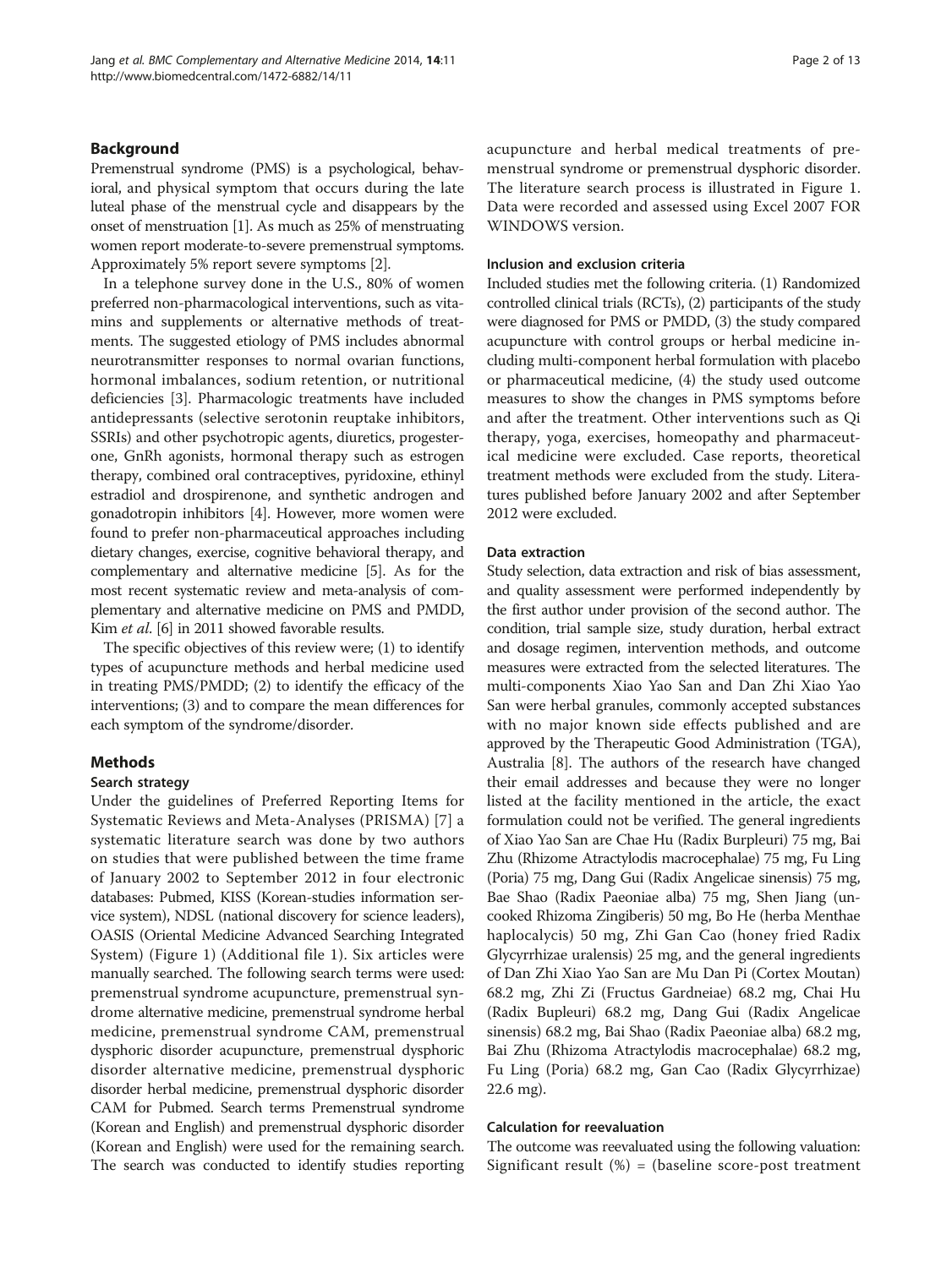<span id="page-2-0"></span>

score)/baseline score) x100. Further evaluation across studies on the efficacy of treatments based on reevaluated scores by symptoms was additionally analyzed (see Overall symptoms section).

## Results

## Data search

Through the database search, 221 literatures were identified with the aforementioned search words. After the screening process and an evaluation of the eligibility of the articles, 19 articles were identified for the final review and analysis. The articles were reviewed on the utilized treatment methods. 19 articles were randomized double

or single-blind placebo-controlled studies within the past decade, designed to evaluate the efficacy of acupuncture or herbal medicine treatments for PMS/PMDD. In total, 8 acupuncture treatments and 11 herbal medical treatments were found and evaluated (see Acupuncture and Herbal Intervention). Acupuncture treatments included general acupuncture points, manipulated techniques of acupuncture, and hand acupuncture [[9-16\]](#page-11-0). Herbal medical interventions included the following formulae: Xiao yao san (or Dan Zhi Xiao yao san) [\[8](#page-11-0)] and herbal medicine included Vitex Agnus castus, Hypericum perforatum, Crocus sativus, Elsholtzia splendens, Cirsium japonicum, and Ginkgo biloba L. [[17](#page-11-0)-[26](#page-11-0)].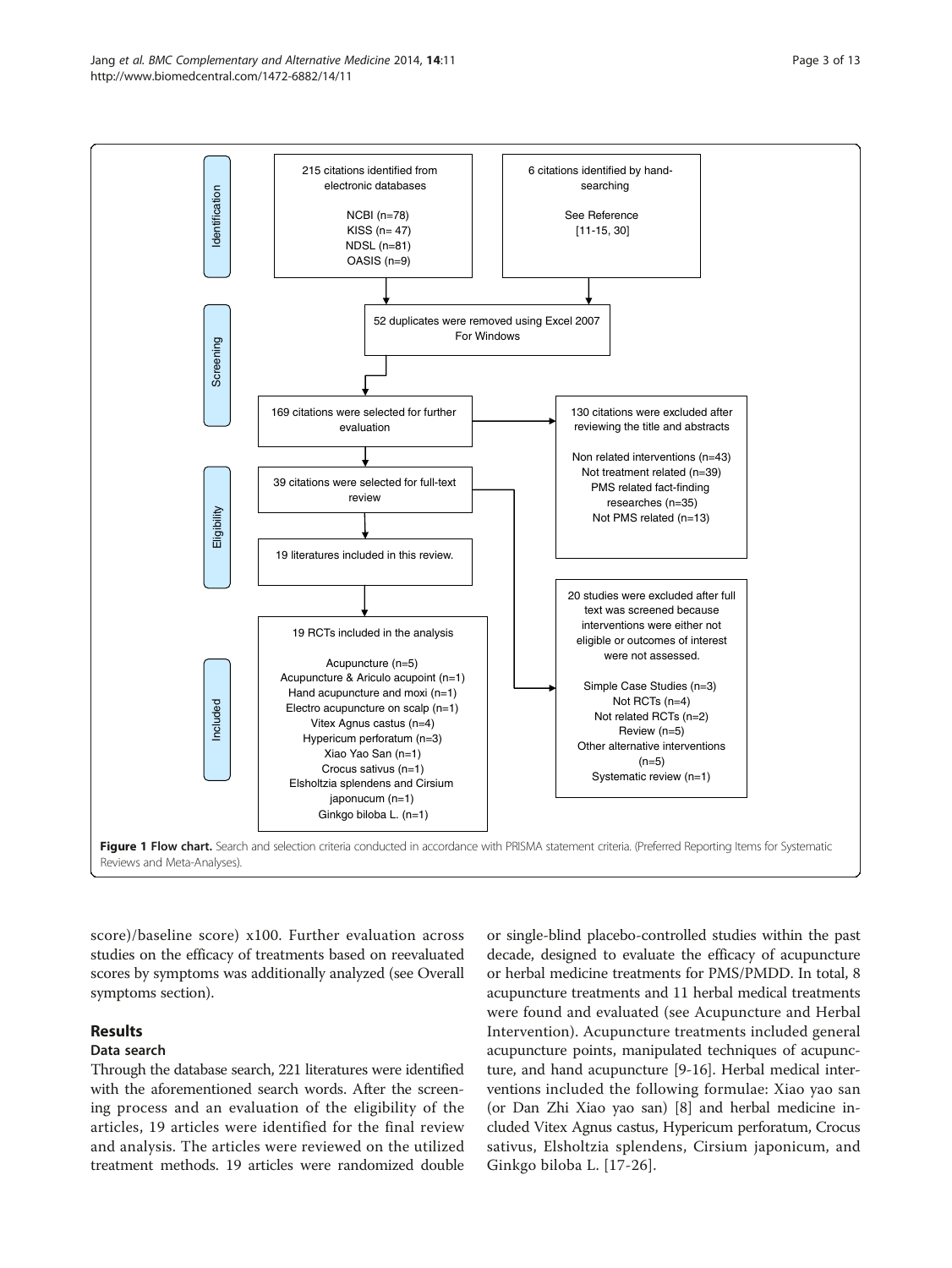### Summary measures

A screening questionnaire for the assessment of PMS or PMDD was limited to the following tools: DSM-IV PMDD, and DSR. In monitoring symptoms and scoring the outcome measures the tools varied but were limited to the following: Menstrual Distress Questionnaire (MDQ), Menstrual Symptoms Severity List (MSSL), Premenstrual Syndrome Diary (PMSD), Daily Symptom Rating (DSR), The Premenstrual Tension Syndrome Self-Rating Scale (PMTS), and Premenstrual Assessment Form (PAF). The percentage of reduction was defined as the difference in symptom scores between the final score after treatment and symptom score at baseline. The efficacy variable was the reduction percentage of symptom scored documented in the assessment tools listed above. The efficacy variable was the percentage of symptom scores reduced that were documented in the assessment tools listed above.

## Risk of bias across studies

The risk of bias in the studies was variable along studies. For adequate sequence generation, two studies used randomized block designs [\[6,8](#page-11-0)], one study used a computergenerated random number sequence to allocate patients to the treatment had insufficient were generated

In allocation concealed grou domization [16,

| and control groups [16]. Thirteen studies | week to aid compl   |
|-------------------------------------------|---------------------|
| reports on how their random numbers       | ments kept in seale |
| $[9-15, 18-23]$ (Table 1).                | data analysis. The  |
| concealment, two studies adequately       | was performed by    |
| p assignments by adopting central ran-    | who was not invol   |
| 17]. One study used medications identical | measurement [24] (  |

| Study                     | Random<br>sequence generation | <b>Allocation</b><br>concealment | Patient<br>blinding | Assessor<br>blinding | Incomplete<br>outcome data | <b>Selective</b><br>outcome reporting |
|---------------------------|-------------------------------|----------------------------------|---------------------|----------------------|----------------------------|---------------------------------------|
| Chou (2008) [8]           |                               |                                  | U                   | U                    |                            |                                       |
| Kim (2005) [9]            |                               |                                  |                     |                      | Н                          | Н                                     |
| Habek (2002) [10]         |                               |                                  |                     |                      |                            |                                       |
| Shin (2009) [11]          |                               |                                  | Н                   | Н                    |                            |                                       |
| Xu (2006) [12]            |                               |                                  | П                   | U                    | U                          |                                       |
| Xu (2006) [13]            |                               |                                  | U                   | U                    | U                          |                                       |
| Guo (2004) [14]           |                               |                                  |                     | U                    |                            |                                       |
| Hong (2002) [15]          |                               |                                  | U                   | U                    | U                          |                                       |
| Yu (2006) [16]            |                               |                                  |                     | U                    | U                          |                                       |
| Ma (2010) [17]            |                               |                                  | U                   | U                    | U                          |                                       |
| He (2009) [18]            |                               |                                  |                     |                      |                            |                                       |
| Atmaca (2003) [19]        |                               |                                  |                     |                      |                            |                                       |
| Zamani (2012) [20]        |                               |                                  |                     |                      |                            |                                       |
| Canning (2010) [21]       |                               |                                  |                     |                      |                            |                                       |
| Hicks (2004) [22]         |                               |                                  |                     |                      |                            |                                       |
| Masumeh (2010) [23]       |                               |                                  |                     |                      |                            |                                       |
| Agha-Hosseini (2008) [24] |                               |                                  |                     |                      |                            |                                       |

## Table 1 Risk of bias of included RCTs\*

\*Domains of quality assessment based on the Cochrane tools for assessing risk of bias.

Abbreviations; Llow risk of bias, H high risk of bias, U unclear (uncertain risk of bias).

in appearance labeled A and B while an identification number was noted in a protocol to allow subsequent identification and statistical analysis after the completion of the study [[20\]](#page-11-0). In one study women received medication in form of a tablet after being randomly assigned in a 1:1 ratio using a computer-generated code [\[24\]](#page-11-0). In the remaining studies allocation was not reported or unclear (Table 1).

Blinding was evaluated separately for patients and outcome assessors. Most trials had insufficient information. For outcome assessor blinding, most studies received ratings of 'unclear' because of poor reporting or the self-reporting nature of the outcome measures used. One study had the patients and raters blind to drug assignment [[19](#page-11-0)]. One study had the identification number in a protocol while the information on the placebo and the active substance was made available to the investigators and volunteers only after the completion of the study and after the statistical analysis was performed [\[20](#page-11-0)]. One study had supplies packaged in plain boxes labeled with codes and study cycle numbers [[21\]](#page-11-0). One study had all tablets coated to make them look identical and were supplied in plaster packs marked with the days of the iance [[22\]](#page-11-0). One study had the assigned, opaque envelopes until the point of randomization and allocation process the principle investigator of the trial lved in the process of treatment and Table 1).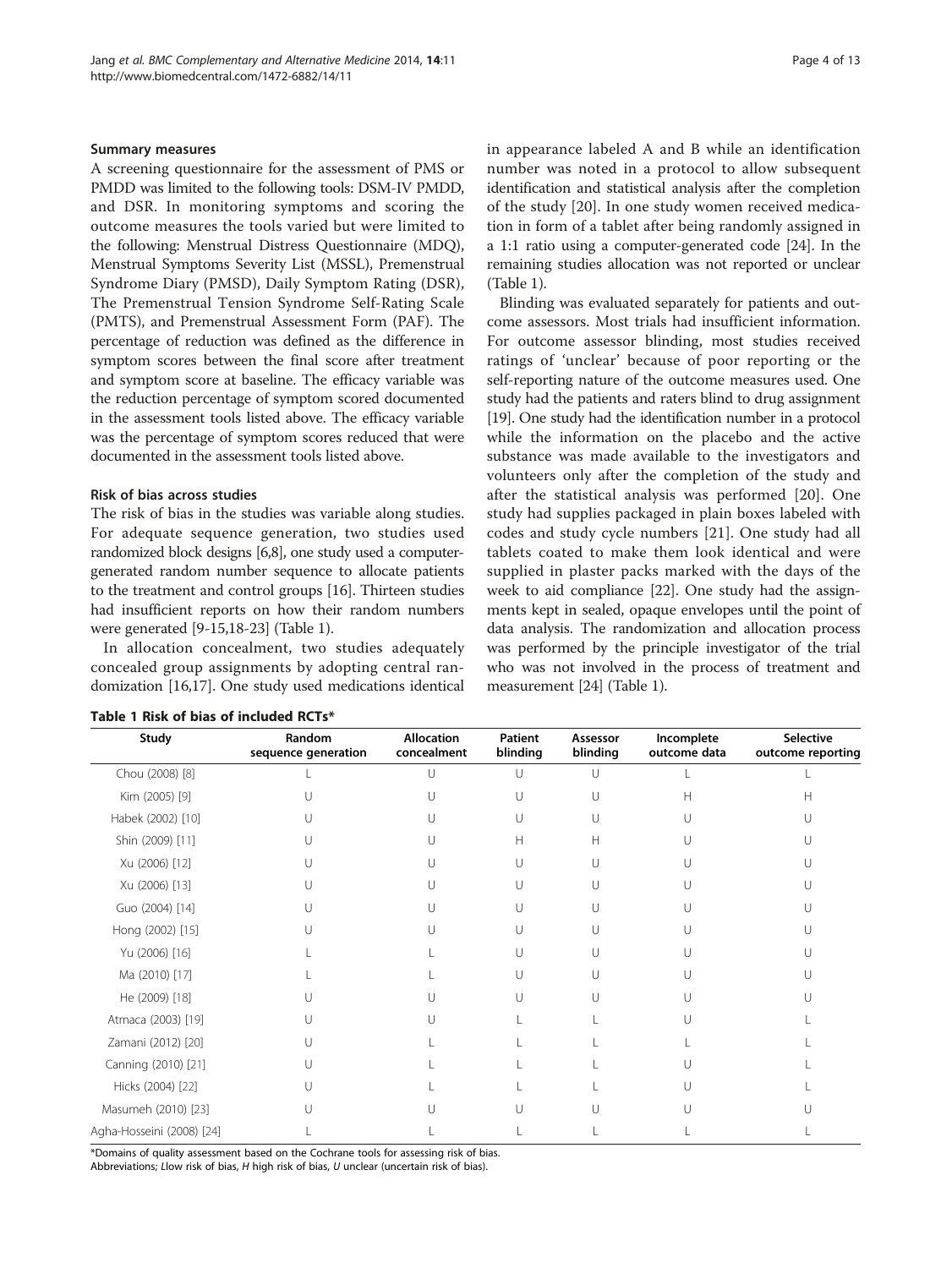#### Acupuncture interventions

Eight studies and 9 different interventions were identified. Acupuncture treatment sessions ranged from 2 to 13 sessions and treatment periods varied from both luteal and follicular phases (L/FP) [[9](#page-11-0),[11,15](#page-11-0)] to only the luteal phase (LP) [[10,12-14,16](#page-11-0)]. Studies comprised of Korean acupuncture technique [[9\]](#page-11-0), TCM method with auriculopoint Shenmen added [[10](#page-11-0)], Korean hand acupuncture and moxibustion technique [\[11\]](#page-11-0). On a study done in Korean acupuncture technique, points SP6, CV6 were mainly used [[9\]](#page-11-0). Physical symptoms such as headache, cramps, backache, cold sweats, hot flashes, breast pain, skin disorders, swelling of hands and feet, sensitivity to cold, abdominal pain and bulging improved as much as 50.5% [[9](#page-11-0)-[11](#page-11-0)]. Psychological symptoms also improved, but there was no significant difference when compared with the control group [[9-11\]](#page-11-0). Acupuncture treatment using SP6 CV6 as the main points resulted in the change of a MSSL score of 16.78 to 7.56 by the end of the session [\[9](#page-11-0)]. Treatment using DU20, LI4, H3, REN3,4,6, PE6, GB34, UB23 had a 77.8% reduction at the end of the trial [\[10](#page-11-0)]. Hand acupuncture and moxibustion treatments starting with an MSSL score of 20.63 and 20.65 at the initial point reduced them to 3.94 and 3.40 at the end of the session [[11](#page-11-0)]. Backshu points and Point-thought-point techniques, electroacupuncture on scalp, treatment using BL17,18,20,23 and GV20, Ex-HN2,3 all had better outcomes than the control group [[12](#page-11-0)-[16\]](#page-11-0). The outcome of the rest of the acupuncture interventions are listed in Table [2](#page-5-0).

## Herbal interventions

Eleven studies and 7 different interventions were identified. The duration of herbal medical treatments ranged from one menstrual cycle to six menstrual cycles with herbal medication taken between once to three times daily or during the luteal phase (LP) only [[8,17-26](#page-11-0)]. Studies comprised of herbal medicine such as Vitex Agnus castus (4 studies) [[17-20\]](#page-11-0), Hypericum perforatum (3 studies) [\[21-23](#page-11-0)], Xiao yao san (and Dan Zhi Xiao yao san) [\[8\]](#page-11-0), Crocus sativus [[24](#page-11-0)], Elsholtzia splendens [\[25](#page-11-0)], Cirsium japonicum [[25](#page-11-0)], and Ginkgo biloba L. [\[26\]](#page-11-0), which were in liquid form, powder from, or tablet form. Study of Vitex Agnus castus by Ma [\[17](#page-11-0)] is an analysis of a sub-population of study by He [[18\]](#page-11-0). VAC BNO1095 (40 mg/day, 70% extract Agnucaston®) was superior to placebo over 3 cycles for total PMS symptoms measured on the PMTS ( $p < 0.001$ ), PMSD scales  $(p < 0.05)$ , and clinical efficacy rates  $(p < 0.001)$ . In all studies on Vitex Agnus castus, psychological and physical symptoms showed more than 50% improvement over control groups [\[17-20\]](#page-11-0). However, on the study done with Fluoxetine as a comparative drug, there was no significant difference between the two groups except that in the Fluoxetine group, there were two adverse events of sexual dysfunction [[19](#page-11-0)]. Dosage ranged from 20 to 40 mg daily. The outcomes of the rest of the herbal intervention are listed in Table [3](#page-6-0). One study on Vitex agnus castus is the analysis of a sub-population of a systematic review on clinical trials [[19](#page-11-0),[27](#page-11-0)].

#### Overall symptoms

When comparing all the interventions reviewed in this study, hand moxibustion showed the highest rate of improval in overall assessment [\[11](#page-11-0)]. Notable improvements are as follows. Groups treated with Hand acupuncture, Vitex Agnus castus, and Xiao yao san have shown more than 70% improvement compared to their initial states [[8,11,17-20](#page-11-0)]. For fatigue, Xiao yao san decoction resulted in a 68.9% improvement [[8\]](#page-11-0). For insomnia, Xiao yao san decoction had a 74.8% improvement [\[8](#page-11-0)]. For avoidance of social activities and a desire to stay at home, hand moxibustion treatment showed more than 80% improvement in the treated group [\[11\]](#page-11-0). For the feeling of weight gain, hand moxibustion showed relief of the symptom [\[11\]](#page-11-0). For breast pain, Xiao yao san showed much improvement [[8](#page-11-0)]. In cases of swelling, anxiety, mood swings, and depression, hand moxibustion showed the most improvement compared to other interventions [\[11\]](#page-11-0). For hot flashes, hand acupuncture showed more improvement than traditional acupuncture [\[11](#page-11-0)]. Improved symptoms resulting only from herbal medicinal interventions can be summarized as follows. For backache, Vitex Agnus castus showed more than a 50% improvement [\[19](#page-11-0)]. In swelling, St John's wart showed the most improvement [\[21-23](#page-11-0)]. For anxiety, irritability, mood swings, depression, and tension, Xiao yao san showed the most improvement [\[8\]](#page-11-0). For increased anger during the luteal phase, Vitex Agnus castus and Elsholtzia splendens treatment resulted in more than a 50% improvement [\[17-20,25\]](#page-11-0) (Table [4](#page-8-0)). Acupuncture treatment improved overall symptoms in all studies and all studies found AT to significantly outperform placebo [[9-16\]](#page-11-0) (Table [2\)](#page-5-0). For the herbal interventions, all but Cirsium japonicum found a significant effect over placebo [[8,17](#page-11-0)-[26](#page-11-0)] (Table [3](#page-6-0)).

### Physical symptoms

Specific symptoms were examined in each intervention. In traditional acupuncture interventions, physical symptoms such as headache, cramps, backache, cold sweats, hot flashes, breast pain, skin disorders, swelling of hands and feet, sensitivity to cold, abdominal pain and bulging improved as much as 49.6% [[9\]](#page-11-0). When specific items were examined in hand acupuncture intervention, abdominal pain and bloating were significantly reduced and hot flashes were significantly reduced [\[11\]](#page-11-0) (Table [4](#page-8-0)).

## Psychological symptoms

With regard to psychological distress symptoms, rapid mood swings were significantly reduced [[11](#page-11-0)]. In hand moxibustion treatments, abdominal pain and bloating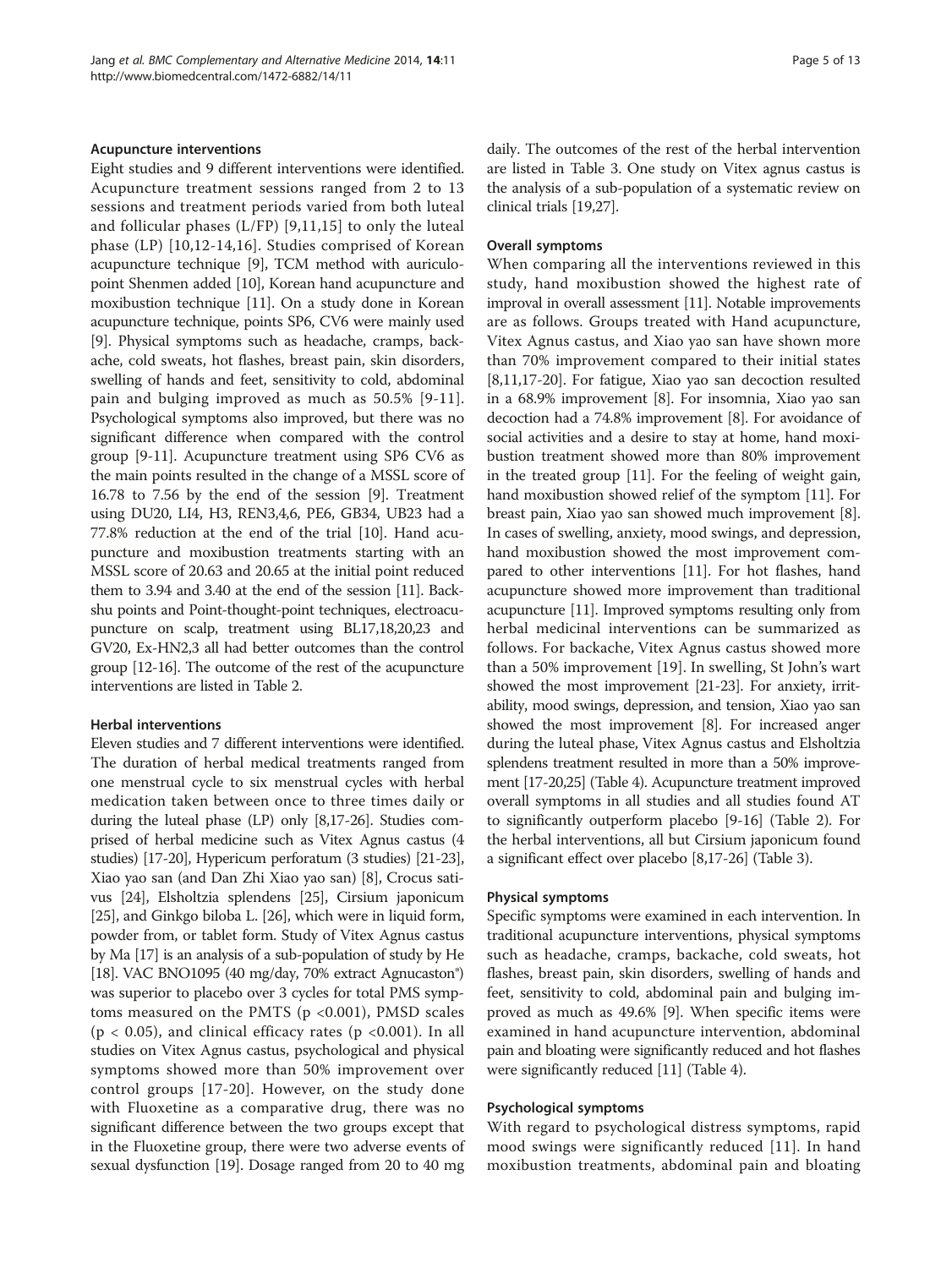| <b>Acupuncture points</b> |                                                               | Frequency       |                | Sample 2 cycles of | <b>Baseline</b>       | Outcome                                             | Control                                | Adverse            | P-value   |  |
|---------------------------|---------------------------------------------------------------|-----------------|----------------|--------------------|-----------------------|-----------------------------------------------------|----------------------------------------|--------------------|-----------|--|
|                           |                                                               | Tx sessions     | Size           | pre-rating         |                       | (end-of-Tx score)                                   | (no of CG)                             | Events             |           |  |
|                           | SP6 CV6 + LR3, LR2, SP10, LI4 or + ST36 <sup>8</sup>          | 13 @ L/FP       | 10             | Not                | <b>MSSL</b>           | $7.56 \pm 2.36$                                     | SI <sub>5</sub>                        | None reported      | P < 0.05  |  |
|                           |                                                               | 2/wk, 8 wks     |                | reported           | $16.78 \pm 4.30$      |                                                     | ST 40                                  |                    |           |  |
|                           |                                                               | (2 cycles)      |                |                    |                       |                                                     | (10)                                   |                    |           |  |
| 2                         | DU20 LI4 H3 REN3,4,6 PE6 GB34                                 | $2 \sim 4$ @ LP | 18             | Not                | Diagnosed as PMS      | 77.8% reduction                                     | Sham acupuncture                       | One subcutaneous   | p < 0.008 |  |
|                           | UB23, Auriculoacu-point Shenmen <sup>9</sup>                  | (1 cycle)       |                | reported           |                       |                                                     | (17)                                   | abdominal hematoma |           |  |
| $\mathbf{3}$              | Hand acupuncture therapy <sup>10</sup>                        | 10 @ L/FP       | $\overline{7}$ | Not                | <b>MSSL</b>           | $3.94 \pm 1.66$                                     | No treatment received                  | No serious         | p < 0.001 |  |
|                           | A5, A6, A8, A12, A16, A18, N18, F6                            | 3/wk, 4 wks     |                | reported           | $20.63 \pm 10.32$     |                                                     | (10)                                   | AE observed        |           |  |
|                           |                                                               | (1 cycle)       |                |                    |                       |                                                     |                                        |                    |           |  |
| $\overline{4}$            | Hand moxibustion therapy <sup>10</sup>                        | 10 @ L/FP       | 8              | Not                | <b>MSSL</b>           | $3.40 \pm 1.78$                                     | No treatment received                  | None reported      | p < 0.001 |  |
|                           | A5,A6,A8,A12,A16,A18,N18,F6                                   | 3/wk, 4 wks     |                | reported           | $20.65 \pm 6.12$      |                                                     | (10)                                   |                    |           |  |
|                           |                                                               | (1 cycle)       |                |                    |                       |                                                     |                                        |                    |           |  |
| 5                         | Back-Shu points <sup>11</sup>                                 | 30 @ LP         | 20             | Not                | Met Chinese standards | Better than CG                                      | Standard acupuncture                   | None reported      | p < 0.05  |  |
|                           | BL15,17,18,20,21,23                                           | 7/wk            |                | reported           | for diagnosis for PMS | score n/a                                           | (20)                                   |                    |           |  |
|                           |                                                               | (3 cycles)      |                |                    |                       |                                                     |                                        |                    |           |  |
| 6                         | Point-through-point <sup>12</sup>                             | 30 @ LP         | 30             | Not                | Diagnosed for PMS     | Better than CG                                      | Medication - progestin                 | None reported      | p < 0.05  |  |
|                           | $GV3 \sim 8$ BL18 $\sim 23$ BL47 $\sim 52$                    | 7/wk            |                | reported           | by OB/GYN textbook    | score n/a                                           | (medroxyprogesterone, 6 mg daily) (30) |                    |           |  |
|                           |                                                               | (3 cycles)      |                |                    |                       |                                                     |                                        |                    |           |  |
|                           | 7 BL17,18,20,23 GV20 CV4,17 SP6 PC6 LR3 <sup>13</sup>         | 30 @ LP         | 31<br>Not      |                    | Diagnosed as          | Better than CG                                      | Medication - medroxy-progesterone      | None reported      | p < 0.05  |  |
|                           |                                                               | 7/wk            |                | reported           | DSM-IV-TR             | 4 mg, diazepam 2.5 mg twice daily (31)<br>score n/a |                                        |                    |           |  |
|                           |                                                               | (3 cycles)      |                |                    |                       |                                                     |                                        |                    |           |  |
| 8                         | Electroacupuncture on scalp <sup>14</sup>                     | 30 @ L/FP       | 35             | Not                | Diagnosed as PMS      | Better than CG                                      | Medication - medroxy-progesterone      | None reported      | p < 0.05  |  |
|                           | $MS1,5 + MS2,3,4$                                             | 3/wk            |                | reported           | by OB/GYN textbook    | score n/a                                           | 4 mg, diazepam 2.5 mg twice daily (35) |                    |           |  |
|                           |                                                               | (3 cycles)      |                |                    |                       |                                                     |                                        |                    |           |  |
| 9                         | GV20 Ex-HN3,5 SP6,10 + LR3 CV17 LR14                          | 21 @ LP         | 30             | Not                | Met ICD-10 criteria   | Better than CG                                      | Sham acupuncture                       | Two hypo menorrhea | p < 0.05  |  |
|                           | Ex-CA1 CV4 SP9 ST36 CV6 PC6 HT7 BL23<br>GV4 KI3 <sup>15</sup> | $3 \sim 4$ /wk  | reported       |                    | score n/a             | Selection of points N/A                             | during 2 <sup>nd</sup> cycle           |                    |           |  |
|                           |                                                               | (3 cycles)      |                |                    |                       |                                                     | (33)                                   |                    |           |  |

## <span id="page-5-0"></span>Table 2 Therapeutic effect of acupuncture on premenstrual syndrome

Literatures yield 9 studies as interventions. It comprises of acupuncture points and technique, treatment sessions marking the period of the session (either at luteal phase (LP) or at both LP and follicular phase as L/FP, Duration of the session as in weeks and by menstrual cycles, Baseline score and the outcome score, the control type, and p-value.

\*n/a, not available; NS, not significantly different between groups; CG, control group.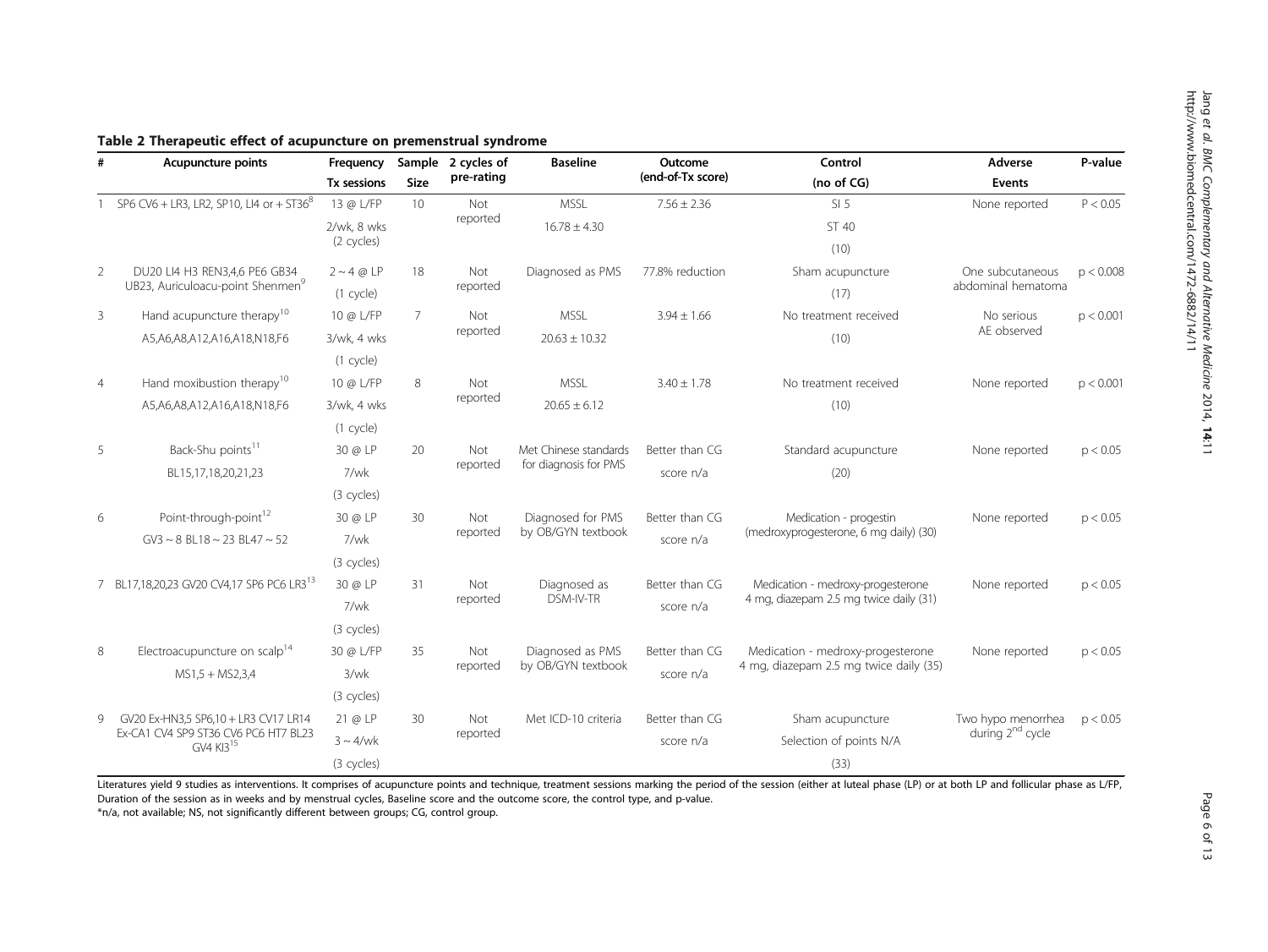<span id="page-6-0"></span>

|  |  |  |  |  |  | Table 3 The effect of herbal medicine for premenstrual syndrome |  |
|--|--|--|--|--|--|-----------------------------------------------------------------|--|
|--|--|--|--|--|--|-----------------------------------------------------------------|--|

| #  | Intervention                                                                                              | Frequency     | Sample      | 2 cycles of                                 | Initial state M                                                                                          | Outcome                                                                                                                                                                                                | Control       | Adverse                    | P-value    |       |
|----|-----------------------------------------------------------------------------------------------------------|---------------|-------------|---------------------------------------------|----------------------------------------------------------------------------------------------------------|--------------------------------------------------------------------------------------------------------------------------------------------------------------------------------------------------------|---------------|----------------------------|------------|-------|
|    | (dosage/day) -form                                                                                        | (Tx Duration) | <b>Size</b> | pre-rating                                  |                                                                                                          | (Improved rate or end-of-Tx score)                                                                                                                                                                     | (no of $CG$ ) | <b>Events</b>              |            |       |
| 10 | Vitex Agnus castus <sup>17**</sup>                                                                        | 1/day         | 33          | Confirmed                                   | PMSD sum score                                                                                           | PMSD sum score $14.66 \pm 0.52$                                                                                                                                                                        | Placebo       | No notable                 | $=0.0001$  |       |
|    | (VAC, BNO 1095) 40 mg -Tablet                                                                             | (3 cycles)    |             |                                             | $29.38 \pm 7.63$ (p = 0.752)                                                                             |                                                                                                                                                                                                        | (34)          | AE observed                |            |       |
| 11 | Vitex Agnus castus <sup>18</sup>                                                                          | $2$ /day      | 101         | Confirmed                                   | PMSD 29.13 $\pm$ 7.88 (p = 0.4017)                                                                       | PMSD 6.41 $\pm$ 7.94                                                                                                                                                                                   | Placebo       | No serious                 | < 0.05     |       |
|    | (VAC, BNO 1095, 4.0 mg of<br>dried ethanolic (70%))<br>40 mg -Tablet                                      | (3 cycles)    |             |                                             | PMTS 26.17 $\pm$ 4.79 (p = 0.1649)                                                                       | PMTS $9.92 \pm 9.01$                                                                                                                                                                                   | (101)         | AE observed                |            |       |
| 12 | Vitex Agnus castus extract <sup>19**</sup>                                                                | $1$ /day      | 19          | Confirmed                                   | DSR 171.758.1 ( $p > 0.05$ ) HAM-D                                                                       | DSR 82.849.5                                                                                                                                                                                           | Fluoxetine    | No serious AE              | >0.1       |       |
|    | (AC extract)                                                                                              |               |             |                                             | 15.24.7 (p > 0.05) CGI-SI 4.11.4 (p > 0.05)                                                              | HAM-D 7.64.3                                                                                                                                                                                           | (19)          | observed from TG           |            |       |
|    | 20-40 mg -Tablet                                                                                          | (2 cycles)    |             |                                             |                                                                                                          | CGI-I 1.20.7 five symptoms<br>diminished 50% or more                                                                                                                                                   |               | 2CG: Sexual<br>dysfunction |            |       |
| 13 | Vitex Agnus castus <sup>20</sup>                                                                          | 1/day         | 62          | Confirmed                                   | DSR 30% higher score @ LP                                                                                | Better than CG                                                                                                                                                                                         | Placebo       | No serious                 | < 0.0001   |       |
|    | (Vitex agnus extract)                                                                                     | $@$ $LP$      |             |                                             |                                                                                                          |                                                                                                                                                                                                        | (66)          | AE observed                |            |       |
|    | 40 drops (4.5 mg) -Liquid                                                                                 | (6 cycles)    |             |                                             |                                                                                                          |                                                                                                                                                                                                        |               |                            |            |       |
| 14 | Hypericum Perforatum <sup>21</sup>                                                                        | $2$ /day      | 17          | Confirmed                                   | DSR score in LP 12.6                                                                                     | DSR score 5.80 (F $[1,30] = 4.82$ ;                                                                                                                                                                    |               | Placebo                    | No serious | >0.05 |
|    | (Li 160 (80% methanolic dry<br>extract, 0.18% hypericin, 3.38%<br>hyperforin) 900 mg -Tablet              | (2 cycles)    |             |                                             |                                                                                                          | $p = 0.04$ ; partial $Z2 = 0.14$ )                                                                                                                                                                     | (15)          | AE observed                |            |       |
| 15 | Hypericum Perforatum <sup>22</sup>                                                                        | $2$ /day      | 64          | Confirmed                                   | MD score 326.33§                                                                                         | MD score 230.28 (p ≤ 0.007)                                                                                                                                                                            | Placebo       | No serious                 | < 0.007    |       |
|    | (St. John's wart extract, 300 mg<br>of extract, 900 ug of hypericin)<br>1800ug hypericin (600 mg) -Tablet | (2 cycles)    |             |                                             |                                                                                                          |                                                                                                                                                                                                        | (61)          | AE observed                |            |       |
| 16 | Hypericum Perforatum <sup>23</sup>                                                                        | $2$ /day      | 85          | Confirmed                                   | DSR 149.07                                                                                               | DSR 86.13                                                                                                                                                                                              | 2 Cellulose   | No serious                 | < 0.05     |       |
|    | (extract N/A) two 1340 ug                                                                                 | (2 cycles)    |             |                                             | Anxiety 41.15 $\pm$ 9.74 Crying                                                                          | Anxiety $23.08 \pm 14.78$ (p = 0.223)                                                                                                                                                                  | Tablets       | AE observed                |            |       |
|    | hypericin -Tablet                                                                                         |               |             |                                             | 20.52 $\pm$ 11.73 Depression 29.26 $\pm$ 7.49<br>Craving $22.01 \pm 11.03$ Hydration<br>$36.13 \pm 8.50$ | Crying $5.87 \pm 10.23$ (p = 0.001, 71%)<br>reduction) Depression $13.82 \pm 6.48$<br>$(p < 0.001, 52\%$ reduction) Craving<br>17.26 $\pm$ 7.41 (p < 0.001) Hydration<br>$26.10 \pm 10.18$ (p < 0.090) | (85)          |                            |            |       |
| 17 | Xiao Yao San or Dan Zhi Xiao                                                                              | $3$ /day      | 31          | Confirmed                                   | Diagnosed as PMS                                                                                         | Physical MDQ 68.9% reduction                                                                                                                                                                           | Placebo       | No AE                      | < 0.001    |       |
|    | Yao San <sup>8</sup> -Powder form                                                                         | @LP           |             |                                             | Physical MDQ psychological MDQ BDI                                                                       | Psychological MDQ 74.8% reduction                                                                                                                                                                      | (30)          |                            |            |       |
|    | (3 cycles)                                                                                                |               |             | ANX ANG PSS diagnosed as PMS<br>(p < 0.005) | BDI 43.1% reduction ANX 23.8%<br>reduction ANG 39.3% reduction<br>PSS 16.4% reduction ( $p < 0.001$ )    |                                                                                                                                                                                                        |               |                            |            |       |
| 18 | Crocus sativus (saffron) <sup>24</sup>                                                                    | $2$ /day      | 24          | Confirmed                                   | DSR < 50 PMS diagnosed by HDRS                                                                           | 50% reduction in severity                                                                                                                                                                              |               | No severe                  | < 0.001    |       |
|    | 30 mg -Tablet                                                                                             | (2 cycles)    |             |                                             |                                                                                                          | of symptoms by DSR<br>and HDRS ( $P < 0.001$ )                                                                                                                                                         | (23)          | AE reported                |            |       |
| 19 | Elsholtzia splendens <sup>25</sup><br>120 mg -Tablet                                                      | $1$ /day      | 10          | Not recorded                                | BDI 33.50 ± 5.82                                                                                         | BDI 23.60 $\pm$ 4.79 (p < 0.01) STAI<br>48.10 $\pm$ 5.20 (p < 0.05) STAI 52.00 $\pm$ 6.18                                                                                                              | Placebo       | None reported              | < 0.01     |       |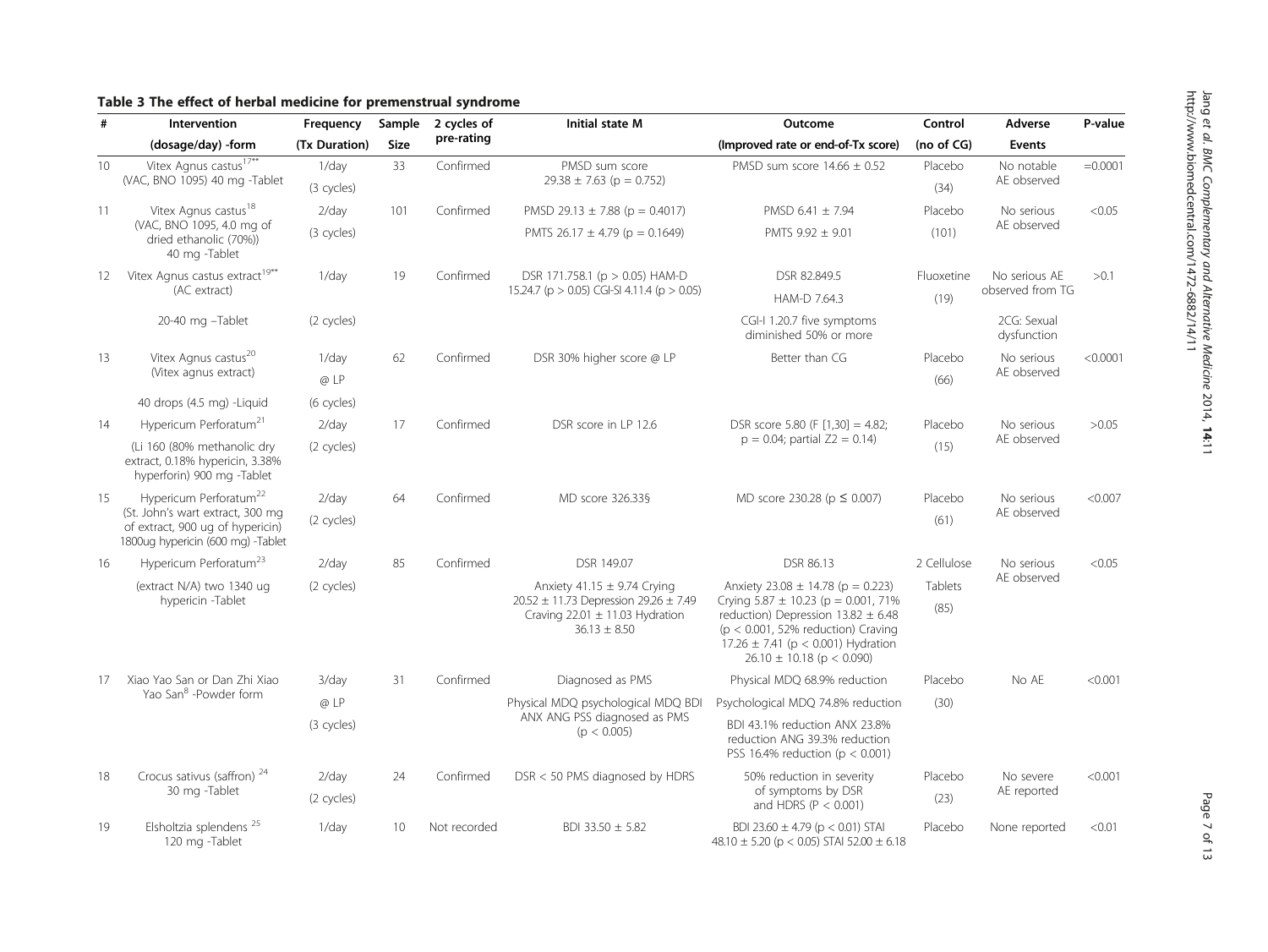## Table 3 The effect of herbal medicine for premenstrual syndrome (Continued)

|    |                                 | (3 cycles) |    |              | STAI 58.40 $\pm$ 7.30                                     |                                                           | (10)    |               |         |
|----|---------------------------------|------------|----|--------------|-----------------------------------------------------------|-----------------------------------------------------------|---------|---------------|---------|
|    |                                 |            |    |              | PAF 270.20 $\pm$ 82.61                                    | PAF 176.7 $\pm$ 61.33 (p = 0.530)                         |         |               |         |
| 20 | Cirsium japonicum <sup>25</sup> | 1/dav      | 10 | Not recorded | BDI 33.60 $\pm$ 8.8                                       | BDI 30.40 $\pm$ 5.40                                      | Placebo | None reported | < 0.01  |
|    | 120 mg -Tablet                  | (3 cycles) |    |              | STAI 50.90 $\pm$ 9.50                                     | STAI 52.00 $\pm$ 6.18                                     | (10)    |               |         |
|    |                                 |            |    |              | PAF 257.30 $\pm$ 74.81                                    | PAF 185.6 $\pm$ 53.65                                     |         |               |         |
| 21 | Ginkgo biloba L. <sup>26</sup>  | $3$ /day   | 45 | Confirmed    | Overall score $34.80$ ( $p = 0.930$ )                     | Overall score 11.11 ( $p < 0.001$ )                       | Placebo | No severe     | < 0.001 |
|    | 40 mg -Tablet                   | @LP        |    |              | Severity of psychological symptoms<br>$38.41$ (p = 0.899) | Severity of psychological symptoms<br>$10.89$ (p < 0.001) | (45)    | AE reported   |         |
|    |                                 | (2 cycles) |    |              |                                                           |                                                           |         |               |         |

Literatures yield 11 studies and 7 different herbs. It includes total dosage per day, number of times the herbs were taken per day dither at all phases or only during luteal phase (@ LP), the duration of the studies by menstrual cycles, sample size (Treatment Group: TG), two menstrual cycles of prospective ratings, baseline score using assessment tools used at each studies, the outcome measures and results, control types with number of analyzed: CG), and p-value.

\*M, Measurement; PMSD, Premenstrual Syndrome Diary (four-point rating scale); PMTS, The Premenstrual Tension Syndrome Self-Rating Scale; DSR, Daily Symptom Report; PAF, Premenstrual Assessment Form;HDRS, Hamilton Depression Rating Scale (17-item); MD, Menstrual Diary(made up of 25 symptoms); MDQ, menstrual distress questionnaire); BDI, Beck Depression Inventory; ANX, state-anxiety; ANG, state-anger(ANX, ANG were measured with the Spielberger State Trait Personality Inventory; PSS, perceived stress scale; STAI.

\*\*Study 10 [[17\]](#page-11-0) is the analysis of a sub-population of Study11 [\[18](#page-11-0)]. Study 12 is the analysis of a sub-population of a study within a systematic review of clinical trials [[27\]](#page-11-0).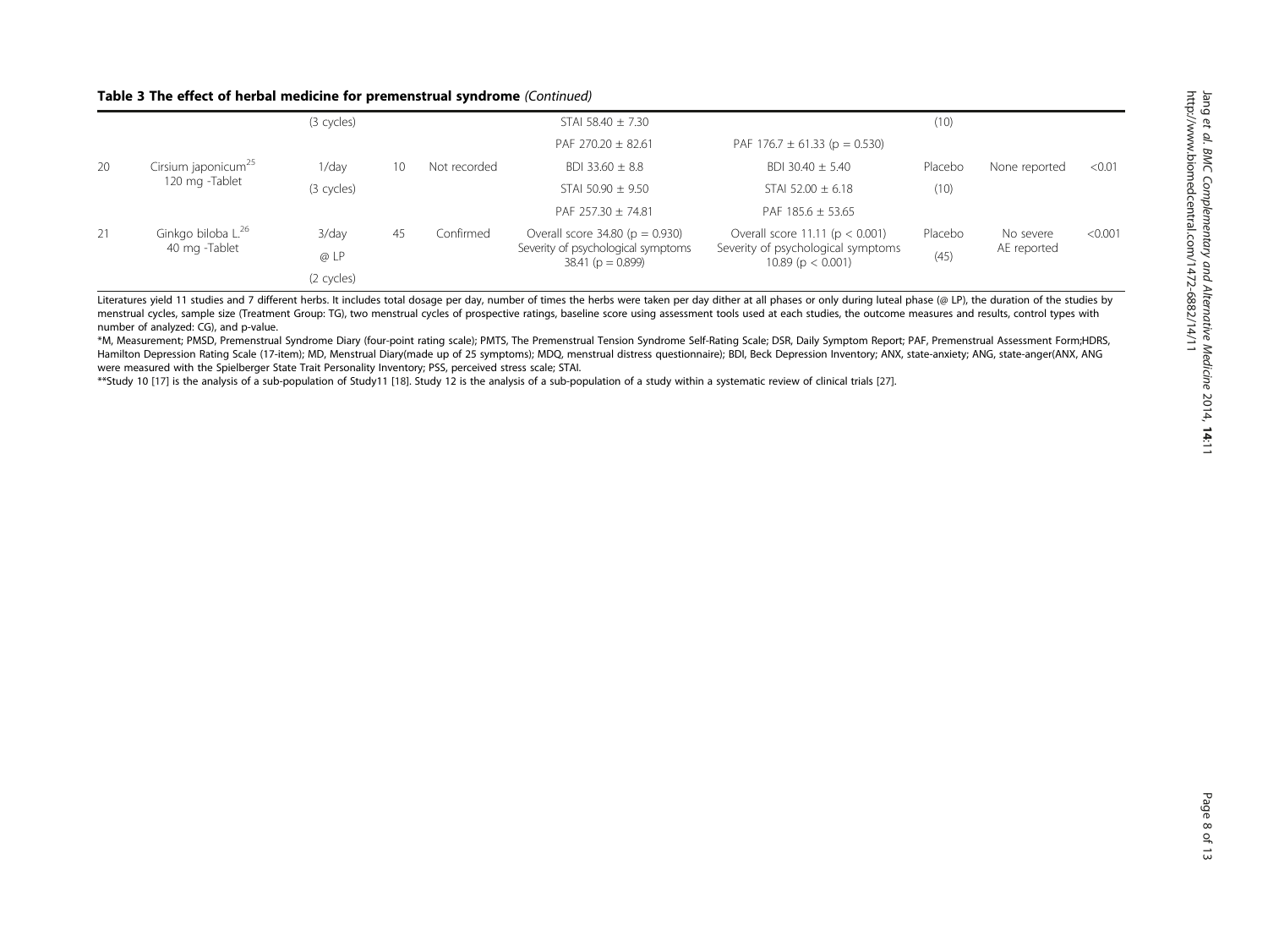| Cluster of          |                             | Improved rate (%) |              |      |      |     |                           |         |      |                      |      |      |      |                |      |
|---------------------|-----------------------------|-------------------|--------------|------|------|-----|---------------------------|---------|------|----------------------|------|------|------|----------------|------|
| symptoms            | <b>Interventions</b>        | AT                | Hand Acu/Mox |      |      |     | <b>Vitex Agnus castus</b> |         |      | Hypericum perforatum |      | Xy   | Es   | Cj             | Gb   |
|                     | #                           | #1                | #3           | #4   | #10  | #11 |                           | #12 #13 | #14  | #15                  | #16  | #17  | #19  | #20            | #21  |
|                     | Overall symptoms            | 54.9              | 80.9         | 83.5 | 50.1 | 78  | 50                        | 47      | 51   | 69                   | 43.5 | 71.9 | 29.5 | 9.5            | 68   |
|                     | <b>Physical symptoms</b>    | 49.6              |              |      |      |     |                           |         |      | 60.1                 |      | 68.9 | 19   |                | 60.1 |
|                     | Psychological symptoms 63.8 |                   |              |      |      |     |                           |         |      | 71.6                 |      | 74.8 |      | 34.6 27.9 71.6 |      |
| Pain                | Muscle stiffness            | 49.6              |              |      |      |     | 50                        |         |      |                      |      | 68.9 | 32.4 |                |      |
|                     | Headache                    |                   |              |      | 36.8 |     |                           | 33      | 47.2 |                      |      |      |      |                |      |
|                     | Cramps                      |                   |              |      | 38   |     |                           |         |      |                      |      |      |      |                |      |
|                     | Backache                    |                   |              |      | 51.3 |     |                           |         |      |                      |      |      |      |                |      |
|                     | Fatigue                     |                   |              |      | 59.8 |     |                           |         | 35.5 |                      |      |      | 33.6 | 35             |      |
|                     | General aches and pains     |                   |              |      | 35.6 |     |                           |         |      |                      |      |      |      |                |      |
| Concentration       | Insomnia                    | 54.9              |              |      | 19.8 |     |                           |         | 44.3 |                      |      | 74.8 |      |                |      |
|                     | Forgetfulness               |                   |              |      |      |     |                           |         | 52.1 |                      |      |      |      |                |      |
|                     | Confusion                   |                   |              |      |      |     |                           |         |      |                      |      |      |      |                |      |
|                     | Stay at home                |                   |              | 83.3 |      |     |                           |         |      |                      |      |      | 49.7 | 41.8           |      |
|                     | Avoid social activities     |                   |              | 100  |      |     |                           |         |      |                      |      |      | 37.9 | 23.8           |      |
| Autonomic reactions | Cold sweats                 | 49.6              |              |      |      |     |                           |         |      |                      |      |      |      |                |      |
|                     | Hot flashes                 |                   | 95.7         |      |      |     |                           |         |      |                      |      |      |      |                |      |
| Water retention     | Weight gain                 | 49.6              |              | 97   |      |     | 50                        |         |      |                      |      | 68.9 |      |                |      |
|                     | Skin disorders              |                   |              |      |      |     |                           |         |      |                      |      |      |      |                |      |
|                     | Painful breasts             |                   |              |      | 63   |     |                           | 58      | 21.9 |                      |      |      |      |                |      |
|                     | Swelling                    |                   |              | 86.7 | 48.4 |     |                           |         | 31.9 | 74.6                 | 27.8 |      | 31.5 | 28.9           |      |
| Negative affect     | Crying                      | 54.9              |              |      | 41   |     | 50                        |         | 71.2 |                      | 71.3 | 74.8 |      |                |      |
|                     | Anxiety                     |                   |              | 92.3 | 58.8 |     |                           | 38      | 39   | 65.7                 | 43.9 |      | 44.3 | 29.7           |      |
|                     | Restlessness                |                   |              |      |      |     |                           | 42      |      |                      |      |      |      |                |      |
|                     | Irritability                |                   |              |      | 58.6 |     |                           |         | 35   |                      |      |      | 35.6 | 36.5           |      |
|                     | Mood swings                 |                   | 78.9         | 91.6 | 59.2 |     |                           |         | 49   |                      |      |      | 31.8 | 34.6           |      |
|                     | Depression                  |                   |              | 89   | 52.7 |     |                           | 52      | 52.8 |                      |      |      | 42.9 | 27.7           |      |
|                     | Tension                     |                   |              |      |      |     |                           |         |      |                      |      |      |      |                |      |
| Other symptoms      | Change in eating habits     |                   |              |      | 45   |     | 50                        |         | 43.6 | 77.6                 | 21.6 |      |      |                |      |
|                     | Abdominal bulging           | 49.6              | 74.3         | 78.2 | 55   |     |                           | 60      |      |                      |      |      |      |                |      |
|                     | Abdominal pain              |                   | 76.2         | 81.9 |      |     |                           |         |      |                      |      |      |      |                |      |
|                     | Sensitivity to cold         |                   |              |      |      |     |                           |         |      |                      |      |      |      |                |      |
|                     | Anger                       |                   |              | 100  | 59.1 |     |                           |         |      |                      |      |      | 50.5 | 36.9           |      |

### <span id="page-8-0"></span>Table 4 Summary of improvements by symptoms

Treatment methods are numbered according to Tables [2](#page-5-0) and 4. Improvements are recalculated using the following valuation: Significant result (%) = (baseline score-post treatment score)/baseline score) x100. The results were presented to reflect the results for symptom clusters.

AT: Acupuncture Treatment; Xy:Xiao Yao San; Es:Elsholtzia splendens; Cj:Cirsium japonicum; Gb:Ginkgo biloba L.; #: number according to Tables [2](#page-5-0) and [3](#page-6-0).

were significantly reduced [[11\]](#page-11-0). Water retention symptoms such as a sensation of weight gain and the swelling of hands or feet were significantly reduced [[11\]](#page-11-0). Various psychological distress symptoms such as rapid mood swings, anger, impatience, depression, a desire to be alone, and lowered desires to talk or move were significantly reduced [\[11](#page-11-0)]. In one of the studies on an intervention with Vitex Agnus castus, headache, nervousness, restlessness, depression, breast pain and swelling, swelling and tympani have shown improvements over the control group [\[17\]](#page-11-0). In one of the studies on an intervention using Hypericum perforatum, the biggest improvements in score occurred for craving (77.6%) and hydration (74.6%) [\[21](#page-11-0)]. Depression and anxiety have also shown much improvement, while another study showed the biggest improvements in score for crying (71%) and depression (52%). Depression, craving, and hydration also had better results than the control group [[23](#page-11-0)]. In Xiao Yao San, physical and psychological symptoms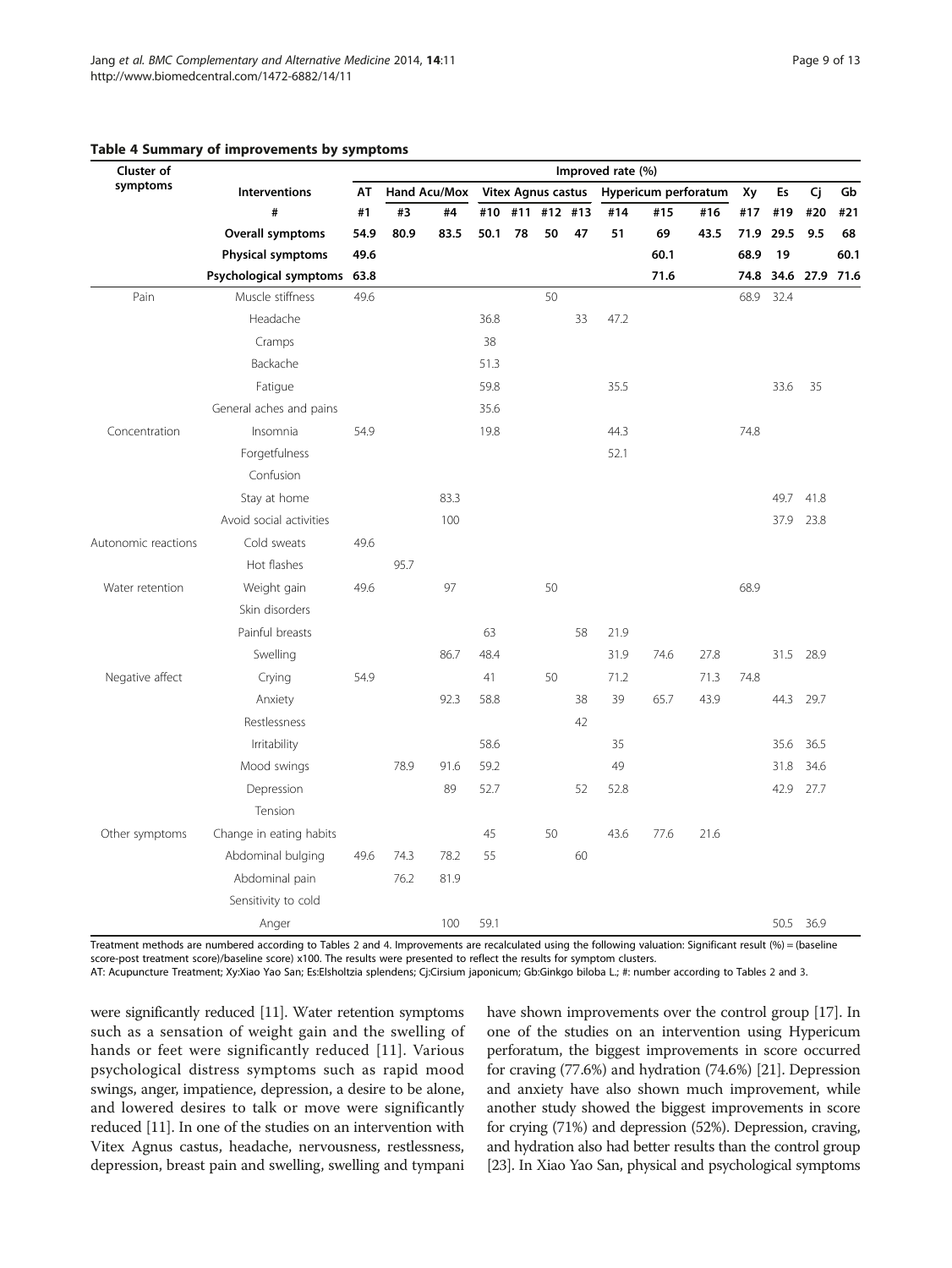had been significantly reduced in that physical MDQ had 68.9% reduction in the treatment group compared to 18.6% reduction in placebo group and psychological MDQ had 74.8% reduction in the treatment group compared to 20.7% reduction in placebo group. [\[8](#page-11-0)]. In Elsholtzia splendens, the biggest improvements in score occurred for anger [[25](#page-11-0)]. In Gingko biloba L., both psychological and physical symptoms had shown significant reduction [\[26\]](#page-11-0) (Table [4](#page-8-0)).

## Risk of bias within studies

In a cross examination of comparing the rate of improval, variations of the assessment tools and different types of scales may have resulted in differences in the degree of improvements. Also, the detailed outcome of some studies were not included resulting in a possible risk of bias within studies. Re-evaluation of symptoms done is nonsignificant and the risk of bias in assessment appears because not all studies had the same reported symptoms of PMS/PMDD and the degree of symptoms vary between trials.

## Results of individual studies

The study on Korean hand acupuncture and moxibustion [[11](#page-11-0)] has a significantly better outcome than the rest of the other studies on acupuncture intervention, which raises a question on the risk of bias within the study. Although the participants were randomly recruited by the advertisement placed on the university hospital board, since all the participants were nurses and since it was not a double nor single blinded study, there is a risk of information having been shared amongst the participants.

## **Discussion**

Alternative medicine has been widely used in the treatment of premenstrual syndrome. However, there has been limited evidence supporting both acupuncture and herbal medicine. Thus by reviewing randomized controlled trials of acupuncture and herbal medicine, this study aimed to identify the effectiveness of the alternative interventions.

In screening the RCTs, eight studies in acupuncture and 11 studies in herbal medicine that matched the criteria have been identified. Different acupuncture techniques such as traditional acupuncture, hand acupuncture and moxibustion, and traditional acupuncture technique with auricular points, have been selected [[9-16\]](#page-11-0). In herbal medicine, studies on Vitex Agnus castus, Hypericum perforatum, Xiao yao san, Elsholtzia splendens, Cirsium japonicum, and Ginkgo biloba L. have been identified  $[8,17-26]$  $[8,17-26]$ .

Our review aimed to review the acupuncture and herbal medical treatments for PMS/PMDD. The study found a favorable effect of acupuncture, moxibustion, herbal medicine over various controls. In the outcome of the acupuncture interventions, five studies showed an outcome

that was better than the control group [[12](#page-11-0)-[16](#page-11-0)], and four studies showed more than a 50% reduction when compared to the initial state [[9-11\]](#page-11-0) (Table [2](#page-5-0)). In the outcome of the herbal interventions, all studies had a 50% or better improvement over control groups [\[8,17-26\]](#page-11-0) (Table [3](#page-6-0)). The results of this study provide further support for previous evidence of the effectiveness of acupuncture shown in the systematic review done in 2011 by Kim et al. [\[6](#page-11-0)] as well as for studies on Vitex Agnus castus, Hypericum perforatum, Elsholtzia splendens, and Ginkgo biloba L. As for the study on hand acupuncture and moxibustion, it stated far better results than the rest of the other studies. Symptoms such as wanting to stay at home and anger diminishing in all women who complained of them at the baseline, resulted in a 100% improvement thus further investigation is need to identify any possible bias [\[11](#page-11-0)]. Also, no other previous evidence supports the result, thus more studies need to be conducted to support the current outcome. Furthermore, there were case studies that showed improvements on PMS/PMDD, however, due to the characteristic of this study, they were also excluded. On all acupuncture interventions, the outcome showed improvements better than the control groups thus our findings were consistent with case studies examining herbal interventions and acupuncture [[28,29](#page-12-0)]. In a study done in Vitex Agnus castus with Fluoxetine as control, there was no significant differ rence between the two groups after the treatments [[19](#page-11-0)]. According to Wood et al. [[30\]](#page-12-0), 20 mg doses per day of Fluoxetine reduced behavioral symptoms in 75% of cases and physical symptoms in 40%. A study done by Diegoli et al. [\[31\]](#page-12-0) also observed that 20 mg of Fluoxetine per day had the remission rate of 65.4% which was the best rate when compared with other drugs such as Pyridoxine, Alprazolam, and Propranolol. According to the Diegoli et al. [\[31\]](#page-12-0), Fluoxetine was more effective for treating isolation, confusion, crying, depression, weight loss, and emotional instability. Thus equivalence to Fluoxetine is actually a positive finding. The mechanism of acupuncture is possibly related to the regulative effects of acupuncture on the hormonesmediating receptors. In a double-blinded placebo-controlled animal study done on mice, with an acupuncture group and medication group modeled using Diethylstilbestrol and Ocytocin, the latency period between stretches was measured and vasopressin receptor in the uterus tissue was detected with reverse transcription polymerase chain reaction (RT-PCR) method. The stretch latent, stretch test to induce pain, was followed by acupuncture or two aforementioned medication resulting in the increased latency between "stretches" meaning its feeling less pain. According to the study, longer latency and less stretches resulted for the acupuncture group and a significant difference for the Ocytocin and vasopressin receptors in the control group [\[32](#page-12-0)]. Premenstrual syndrome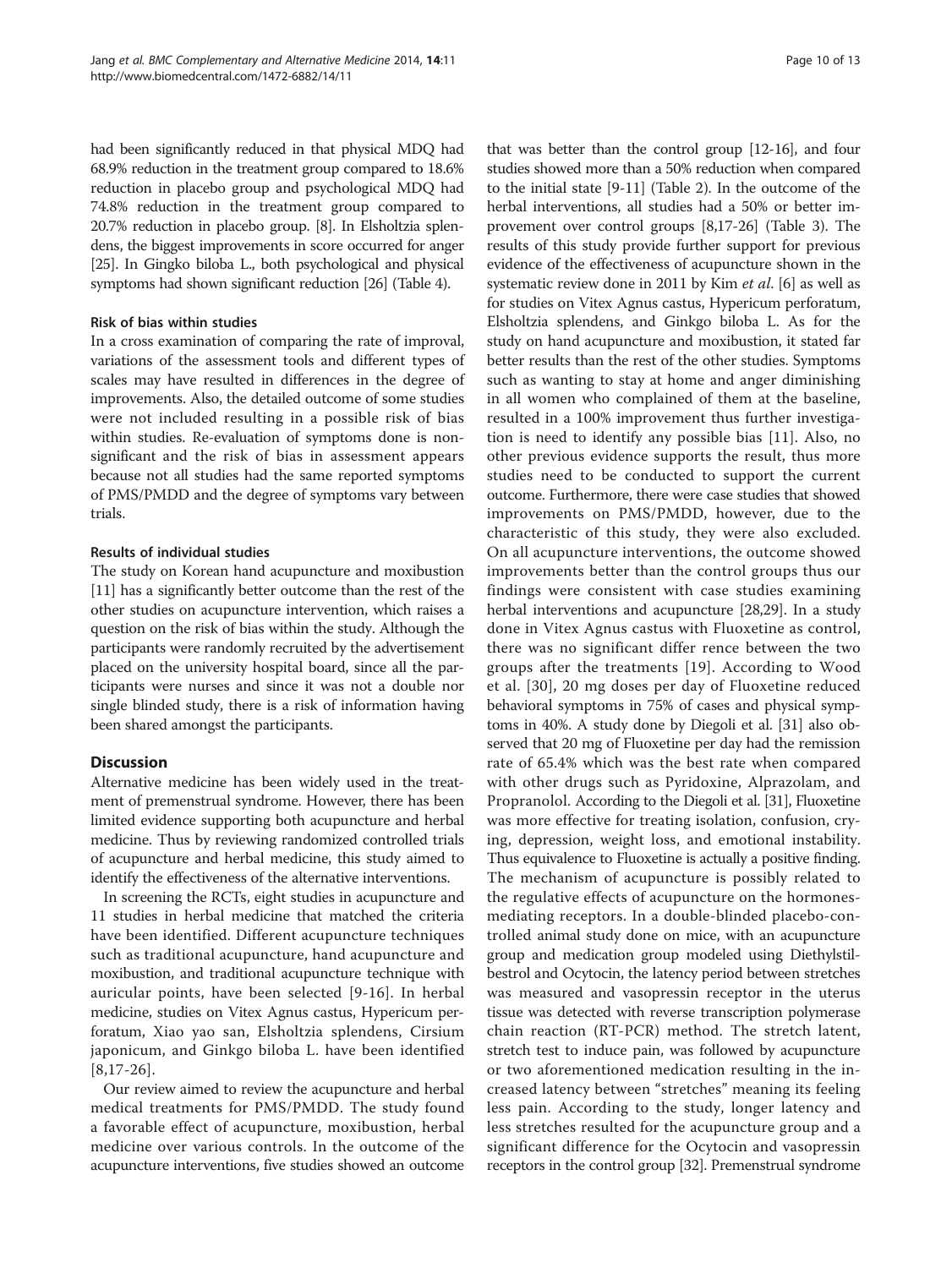is usually caused by Liver depression and Qi stagnation leading to transformation of Fire and disturbing cardiac sprit; or by invasion of Liver Qi into the Spleen and Stomach. PMS/PMDD is mainly caused by dysfunction of the Liver. According to the clinical symptoms, this syndrome pertains to the conceptions of headache, fever, body pain, edema, diarrhea, dizziness, abnormal emotional changes, distending pain in breasts before menstruation [[33\]](#page-12-0). Herbal treatment aims to restore the dysfunction of Liver depression and Qi stagnation by readjusting the balance of the body [\[8](#page-11-0)]. Our findings were consistent with those of comparable reviews of acupuncture and herbal interventions for treating PMS/PMDD [[34,35](#page-12-0)]. On a review of remedies used for PMS based on a national probability sample, those who have used acupuncture to relieve PMS pain, those who tried acupuncture found them effective [\[34\]](#page-12-0). Also, in the review on the efficacy and safety of specific herbal medications, phytomedicine such as Vitex Agnus castus(VAC) and dong gui, base remedy for Xiao yao san [\[8](#page-11-0)], have been proven of some efficacy for PMS when used in multiple-herb formulas [[35\]](#page-12-0). Vitex Agnus castus (VAC) chaste tree has been proven in animal and clinical trials of its dopaminergic effects and its efficacy on PMS the most of those that has been investigated [\[18](#page-11-0)]. Hypericum perforatum influences the serotonergic system and suppresses proinflammatory cytokine levels [[36](#page-12-0)]. It demonstrates to be an effective treatment for depression which is one of the symptoms of mood-related PMS symptoms [\[21\]](#page-11-0). Duvan et al., investigated oxidant/antioxidant status in PMS and found that increased oxidative stress and reduced anti-oxidant capacity may occur in PMS and an imbalance of oxidant/antioxidant systems may be a cause or the consequence of the various stress symptoms in PMS [[37\]](#page-12-0). Elzholtzia splendens contains volatile oil and flavonoids and studies have reported that it had effects on reducing inflammation and fever [\[38](#page-12-0)]. According to Zou Y et al., the antioxidant mechanism of Hypericum perforatum attributed to its free radical scavenging activity, metal-chelation activity and reactive oxygen quenching activity that may lead to reducing PMS symptoms [\[39\]](#page-12-0). According to McKenna DJ, the antioxidant property of Ginkgo biloba leads to its exhibition of therapeutic activity in congestive symptoms of premenstrual syndrome [\[40\]](#page-12-0). Ginkgo biloba L. is rich in flavonoid glycoside and terpene lactone [\[26](#page-11-0)] and a published placebocontrolled trial on the efficacy of Ginkgo for the treatment of PMS was effective against the congestive symptoms of PMD [\[41\]](#page-12-0). Bioflavonoid, an active ingredient of Ginkgo, is known as a stress modulator which explains the usage of Ginkgo as an anxiolytic medicine for PMS [\[26](#page-11-0)]. Hence, treatment targeting these mechanisms may exert their benefits in PMS/PMDD by correcting underlying dysfunctions. As for the quality of the study, on the review of acupuncture treatments, the sample sizes varied ranging

from 7 to 35, and 17 to 101 on herbal treatments. Although the sizes of the trials differ greatly, all included studies except for the study on Xiao Yao San met the Jadad scale criteria on herbal treatment [[42\]](#page-12-0). This review shows a wide spectrum of traditional treatment methods which is not limited to one method of CAM, but acupuncture and herbal medicine combined, thus giving a better idea of what to expect in treating PMS/PMDD with traditional medicine. Also, by examining the best treatment methods for specific symptoms by reviewing the rate of improval categorized by symptoms, this review may be used as a guideline in treatment method selection for the different occurring symptoms personalized to each PMS/PMDD patient.

## Limitations

Although acupuncture and herbal medicine are largely practiced amongst Eastern medical doctors, there were limited RCTs available in this research. We have tried to evaluate the effective acupuncture and herbal medical treatment methods for PMS/PMDD by reviewing RCTs. Although the risk of bias was evaluated for all included trials that were reviewed, lack of quality of trials with reference to any particular method may limit the quality of the review. Many of the researches were done one time only for each intervention which makes it difficult to state that they were significantly meaningful. On the contrary, on the effectiveness of Vitex Agnus castus performances respect with placebo has been identified and under research for at least 4 different trials. However, the review lacks the quality evaluation of trials included in the review on Vitex Agnus castus. The research done had different inclusion criteria, measuring methods, degree of symptom severity, sample sizes, diagnoses, and treatment sessions. Only limited number of studies had two cycles of prospective ratings recorded prior to study entry for acupuncture intervention. Also, much research has been conducted on phototherapy prior to these inclusion dates. Those researches conducted within the inclusion dates that are not included in this review have been excluded at the electronic database search stage. A study done by Kilicdag EB on Fructus agni casti and bromocriptine for treatment of hyperprolactinemia and mastalgia published in 2004 has also been excluded due to the above reason.

## Conclusions

Eight acupuncture treatments and 11 herbal medical treatments were identified and evaluated. Acupuncture treatments included general acupuncture points, manipulated techniques of acupuncture, and hand acupuncture. Herbal medical treatments included the following formulae: Xiao yao san (or Dan Zhi Xiao yao san) and included herbal medicine are Vitex Agnus castus, Hypericum perforatum, Crocus sativus, Elsholtzia splendens, Cirsium japonicum,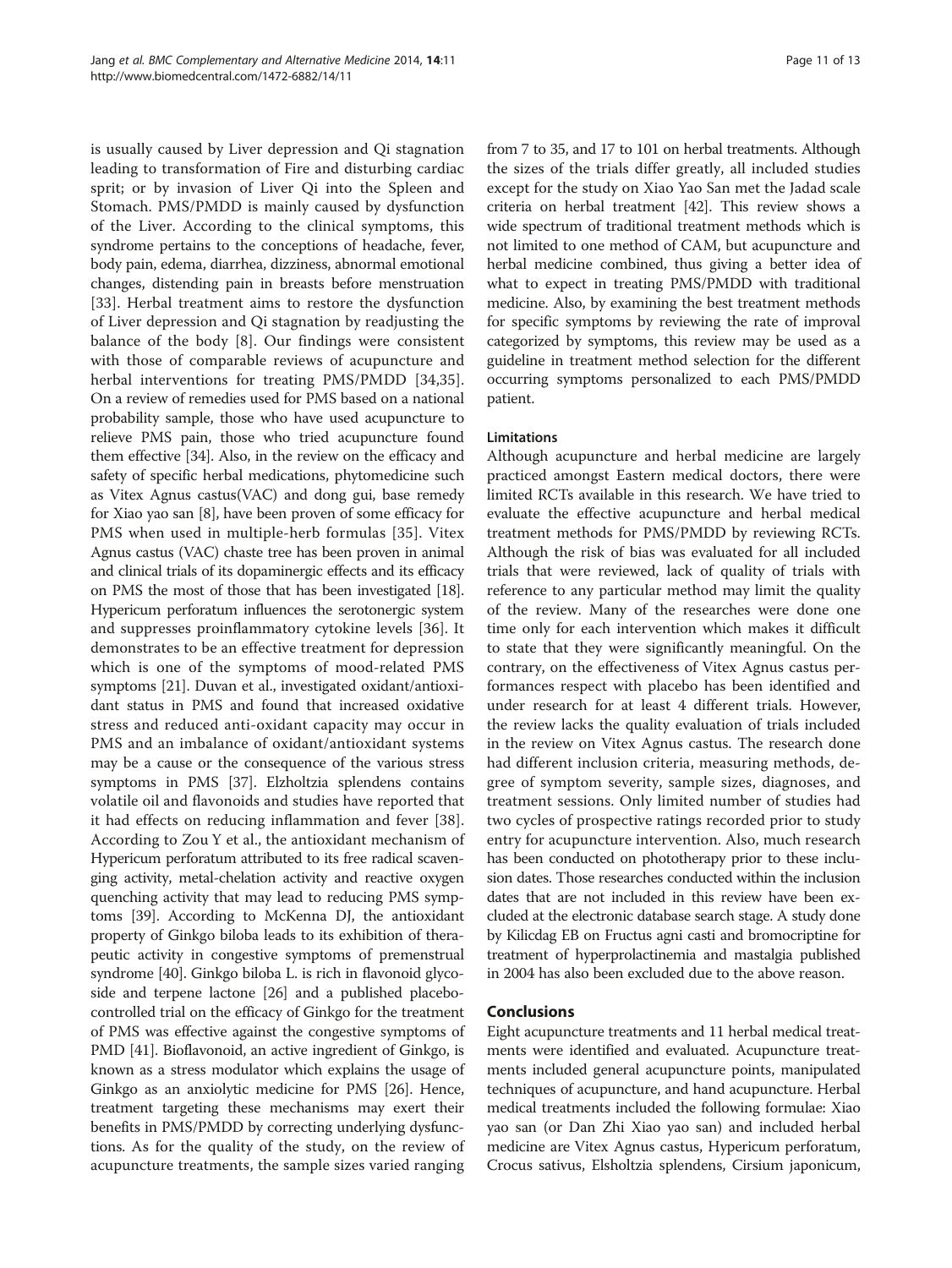<span id="page-11-0"></span>and Ginkgo biloba L. The data presented here provide support for the effectiveness of acupuncture and herbal medicine in premenstrual syndrome and premenstrual dysphoric disorder with a 50% or better reduction in symptoms than the initial state. Overall, in acupuncture treatment, it can be concluded that the safety of the treatment has been proven by no report of major adverse events, treatment sessions as few as  $2 \sim 4$  sessions show a 77.8% reduction in the symptoms and since more treatments of up to 30 sessions does not increase the degree of symptom relief, frequency of the treatment does not affect the outcome result. Also, there was no difference between luteal phase and follicular phases in the treatment result thus the sessions need not be limited only to the luteal phase. In herbal treatment, there have been no serious adverse events reported which in turn proves its safety with the recommended dosage. The majority of studies lasted 2 to 3 menstrual cycles and resulted in the relief of PMS/PMDD symptoms. However further investigation is needed on the maintenance of symptom relief. Even though much study has been done prior to these inclusion dates as mentioned above, large-scale, multicenter randomized, double-blind and placebo-controlled clinical researches are needed to support the results since most interventions had only one study conducted on them. In further research, comparison between the frequency, dosage, and treatment duration for each intervention on each PMD/PMDD symptom may lead to much specific guidance in a clinical setting.

## Additional file

[Additional file 1:](http://www.biomedcentral.com/content/supplementary/1472-6882-14-11-S1.doc) PRISMA 2009 checklist.

#### Competing interests

The authors declare that they have no competing interests.

#### Authors' contributions

SHJ contributed to the collection and overall analysis of studies. DIK contributed to the collection, analysis, and organization of the initial draft. DIK and MSC conducted a critical review of the manuscript and provided final editing to the manuscript. All authors read and approved the final manuscript.

#### Acknowledgements

We thank members of Nazareth Oriental Medical hospital and Department of Korean Gynecology at Dongguk University for their help with this study, and we also thank the one above, Ahn Lee Jang, Nanyu Kang, and everyone who participated.

#### Funding

There was no funding for this study.

Received: 10 November 2012 Accepted: 8 January 2014 Published: 10 January 2014

#### References

- 1. Greene R, Dalton K: The premenstrual syndrome. Br Med J 1953, 9:1007–1014.
- 2. Pearlstein T, Steiner M: Premenstrual dysphoric disorder: burden of illness and treatment update. J Psychiatry Neurosci 2008, 33:291-301.
- 3. O'Brien PM: Helping women with premenstrual syndrome. Br Med J 1993, 307:1471–1475.
- 4. DeMonico SO, Brown CS, Ling FW: Premenstrual syndrome. Curr Opin Obstet Gynecol 1994, 6:499–502.
- 5. Choi DS: Premenstrual syndrome. J Women Med 2009, 2(4):141–146.
- 6. Kim SY, Park HJ, Lee H: Acupuncture for premenstrual syndrome: a systematic review and meta-analysis of randomized controlled trials. BJOG 2011, 118:899–915.
- 7. PRISMA (Preferred Reporting Items for Systematic Reviews and Meta-Analyses). statement criteria [http://www.prisma-statement.org/](http://www.prisma-statement.org/statement.htm) [statement.htm](http://www.prisma-statement.org/statement.htm)
- 8. Chou PB, Morse CA, Xu H: A controlled trial of Chinese herbal medicine for premenstrual syndrome. J Psychosom Obstet Gynaecol 2008, 29(3):185–192.
- 9. Kim SC, Kim SN, Lim JA, Choi CM, Shim EK, Koo ST, Ha JY, Sing KR, Sohn IC: Effects of acupuncture treatment on the premenstrual syndrome: controlled clinical trial. J Korean A&M Soc 2005, 22(1):41–60.
- 10. Habek D, Habek JČ, Barbir A: Using acupuncture to treat premenstrual syndrome. Arch Gynecol Obstet 2002, 267:23–26.
- 11. Shin KR, Young HJ, Park HJ, Heitkemper M: The effect of hand acupuncture therapy and hand moxibustion therapy on premenstrual syndrome among Korean women. West J Nurs Res 2009, 31(2):171-186.
- 12. Xu Y: Clinical Study on the Treatment of Acupuncture of Back-Shu on Premenstrual Syndrome. Harbin: Heilongjiang University of Chinese Medicine; 2006:1–33.
- 13. Xu Y, Sun Y: Observation of therapeutic effect of point-through point acupuncture method in the back on premenstrual syndrome. J Clin Acupunct Moxibust 2006, 22:37–38.
- 14. Guo S, Sun Y: Comparison between acupuncture and medication in treatment of premenstrual syndrome. Shanghai J Acupunct Moxibust 2004, 23:5–6.
- 15. Hong Y: Clinical therapeutic effect of scalp acupuncture on premenstrual tension syndrome. Chin Acupunct Moxibust 2002, 22(9):597–598.
- 16. Yu J: Preliminary observation based on a systematic review of efficacy and safety of acupuncture treatment for premenstrual syndrome. Acupunct Dep 2006:1–89.
- 17. Ma L: Evaluating therapeutic effect in symptoms of moderate to severe premenstrual syndrome with Vitex Agnus castus (BNO 1095) in Chinese women. Aust N Z J Obstet Gynecol 2010, 50:189–193.
- 18. He Z, Chen R, Zhou Y, Geng L, Zhang Z, Chen S, Yao Y, Lu J, Lin S: Treatment for premenstrual syndrome with Vitex Agnus castus: a prospective, randomized, multicenter placebo controlled study in China. Maturitas 2009, 63(1):99–103.
- 19. Atmaca M, Selahattin K, Ertan T: Fluoxetine versus Vitex Agnus castus extract in the treatment of premenstrual dysphoric disorder. Human Psychopharmacol 2003, 18:191–195.
- 20. Zamani M, Nosrat N, Saadat T: Therapeutic effect of Vitex Agnus castus in patients with premenstrual syndrome. Acta Med Iran 2012, 50(2):101-106.
- 21. Canning S, Waterman M, Orsi N, Ayres J, Simpson N, Dye L: The efficacy of Hypericum perforatum (St John's wart) for the treatment of premenstrual syndrome: a randomized, double-blind, placebo-controlled trial. CNS Drugs 2010, 24(3):207–225.
- 22. Hicks SM, Walker AF, Gallagher J, Middleton RW, Wright J: The significance of "nonsignificance" in randomized controlled studies: a discussion inspired by a double-blinded study on St. John's wart (Hypericum perforatum L.) for premenstrual symptoms. J Altern Complement Med 2004, 10(6):925–932.
- 23. Masumeh G, Masumeh K, Nasrin A, Fariborz G, Samaneh Z, Hamid RT, Maryam D: Hypericum perforatum for the treatment of premenstrual syndrome. Int Fed Gynecol Obstet 2010, 11:7.
- 24. Agha-Hosseini M, Kashani L, Aleyaseen A, Ghoreishi A, Rahmanpour H, Zarrinara AR, Akhondzadeh S: Crocus sativus L. (saffron) in the treatment of premenstrual syndrome: a double-blind, randomized and placebo controlled trial. BJOG 2008, 115:515–519.
- 25. Chung MS, Kim GH: Effects of Elsholtzia splendens and Cirsium japonicum on premenstrual syndrome. Nutr Res Pract 2010, 4(4):290–294.
- 26. Ozgoli G, Selselei EA, Mojab F, Majd HA: A randomized, placebo controlled trial of Ginkgo biloba L. in treatment of premenstrual syndrome. J Altern Complement Med 2009, 15(8):845–851.
- 27. van Die MD, Burger HG, Teede HJ, Bone KM: Vitex agnus-castus extracts for female reproductive. Disorders: a systematic review of clinical trials. Planta Med 2013, 79:562–575.